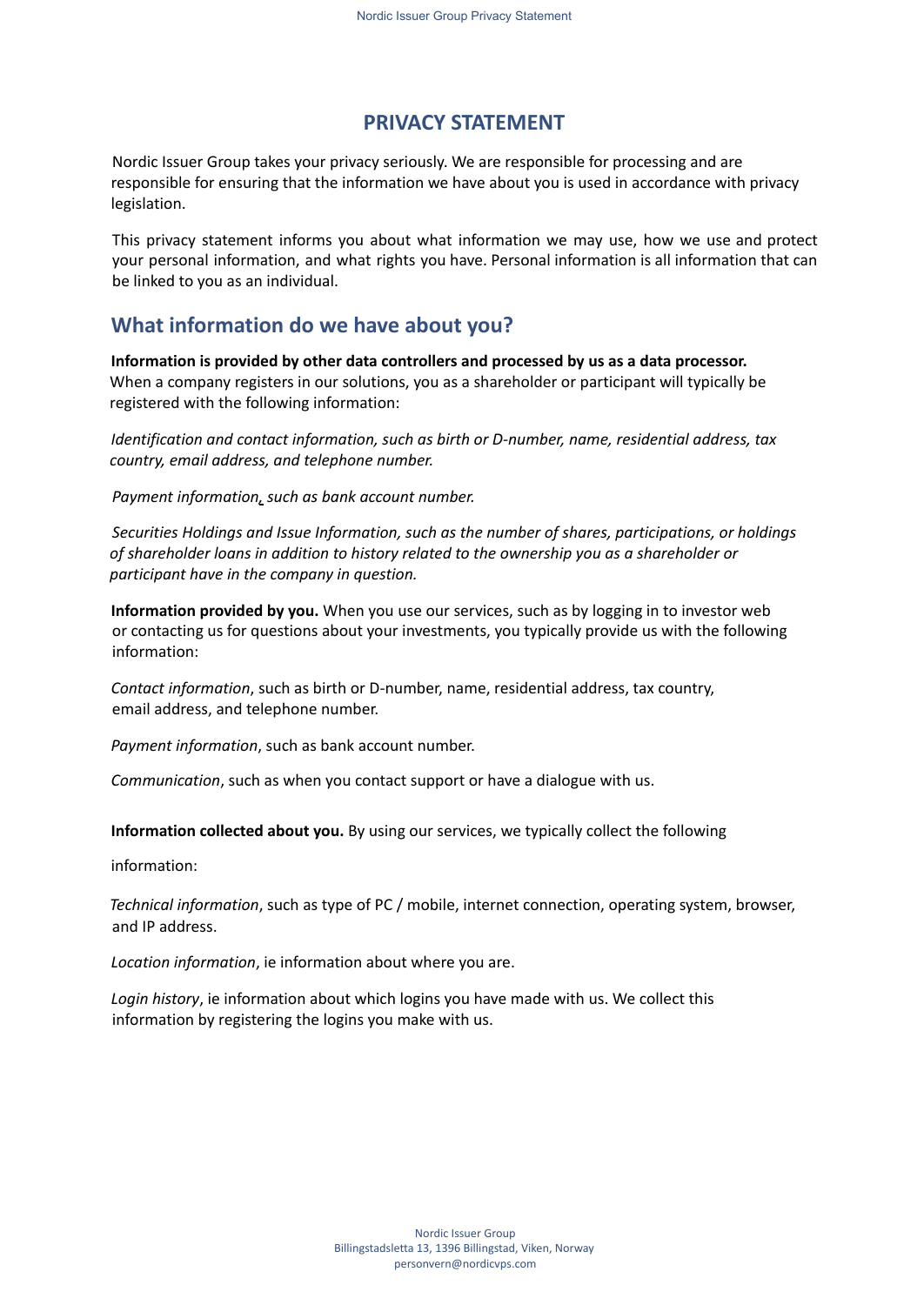# **How we use the information**

Here are the main purposes for which we use the information:

- 1. **To verify your identity.** For this purpose, we use *contact information*.
- 2. **For reporting purposes.** For this, we use *Identification* and *contact information*, as well as *Inventory information securities*.
- 3. **To improve your user experience on our platforms.** For this purpose, we use *technical information* and *usage information*.
- 4. **To improve our goods and services.** For this purpose, we use usage information and technical information.

The legal basis for purposes **1**, **2** is that it is necessary to fulfill our agreement with you and the company we are the data processor for and to fulfill our legal obligations (such as the Money Laundering Act and the Accounting Act).

The legal basis for purposes **3 & 4** is our legitimate interest in conducting product development and improvements.

You can withdraw your consent at any time.

## **Who do we share the information with**

We share the information with our suppliers to the extent necessary to provide service to you.

In some cases, we will share information about you with partners and government agencies. As a provider of "owner register services", the information registered directly with us can be shared with the companies you as an investor have securities holding with, and data will also be shared with the tax authorities in connection with the annual reporting of taxable securities.

We do not transfer information out of the EEA area.

# **How long do we store the information?**

We only store the information for as long as necessary. This typically means that we delete:

- *Contact information* within 10 years after the last realization in securities registered with us.
- *Payment information* no later than 3 years after the last realization in securities registered with us.
- *Inquiries* no later than 3 years after the inquiry has been resolved. This is to be able to assist you as an investor in connection with any correction of your own tax documents within the deadline for correction of the tax return.
- *Technical information* no later than one year after data has been collected
- *Location information* no later than one year after data is collected

We will in any case store information as long as we are required by law, and where a special need arises, e.g. in the event of complaints or claims made against us or